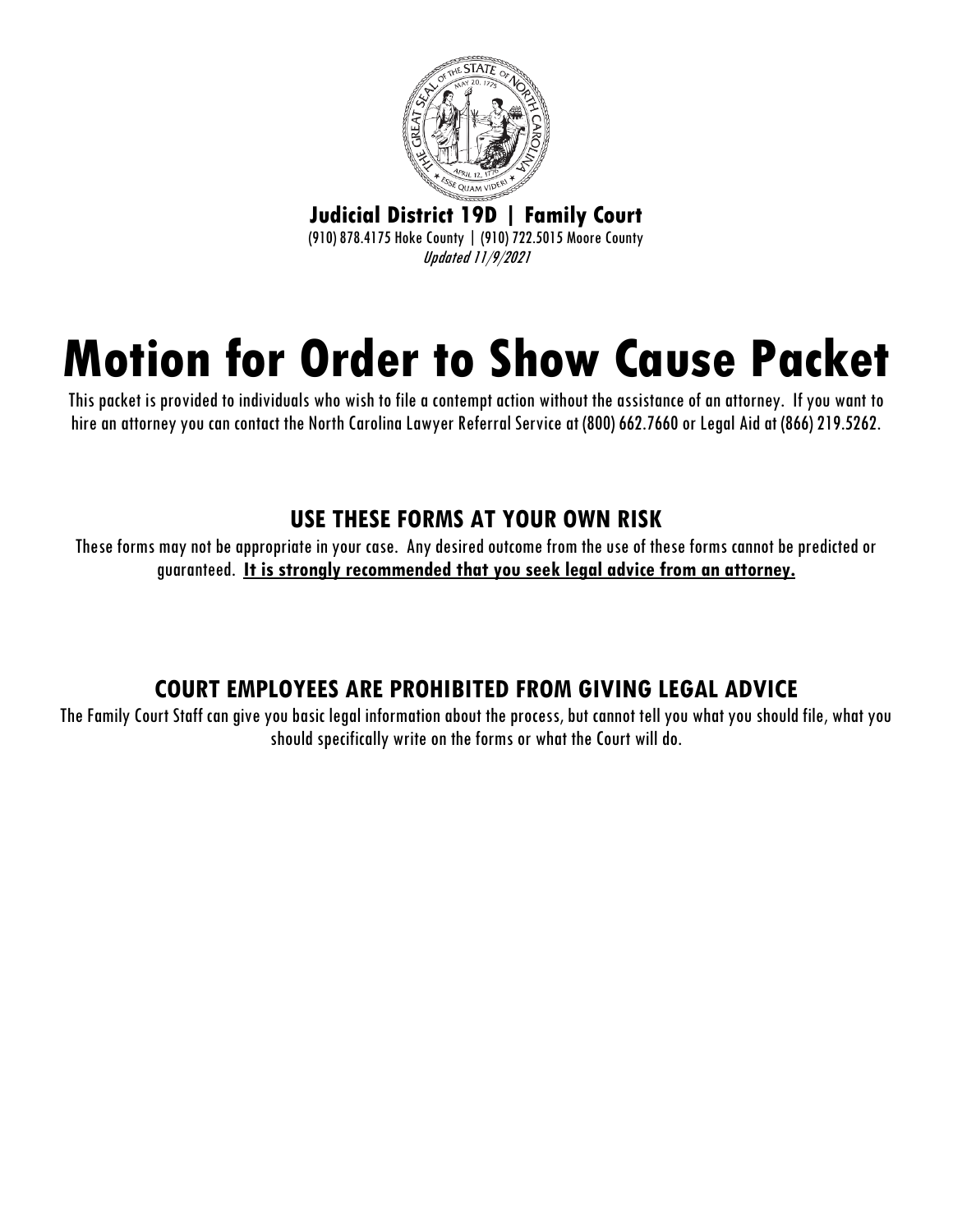# Steps for filing a Contempt Action

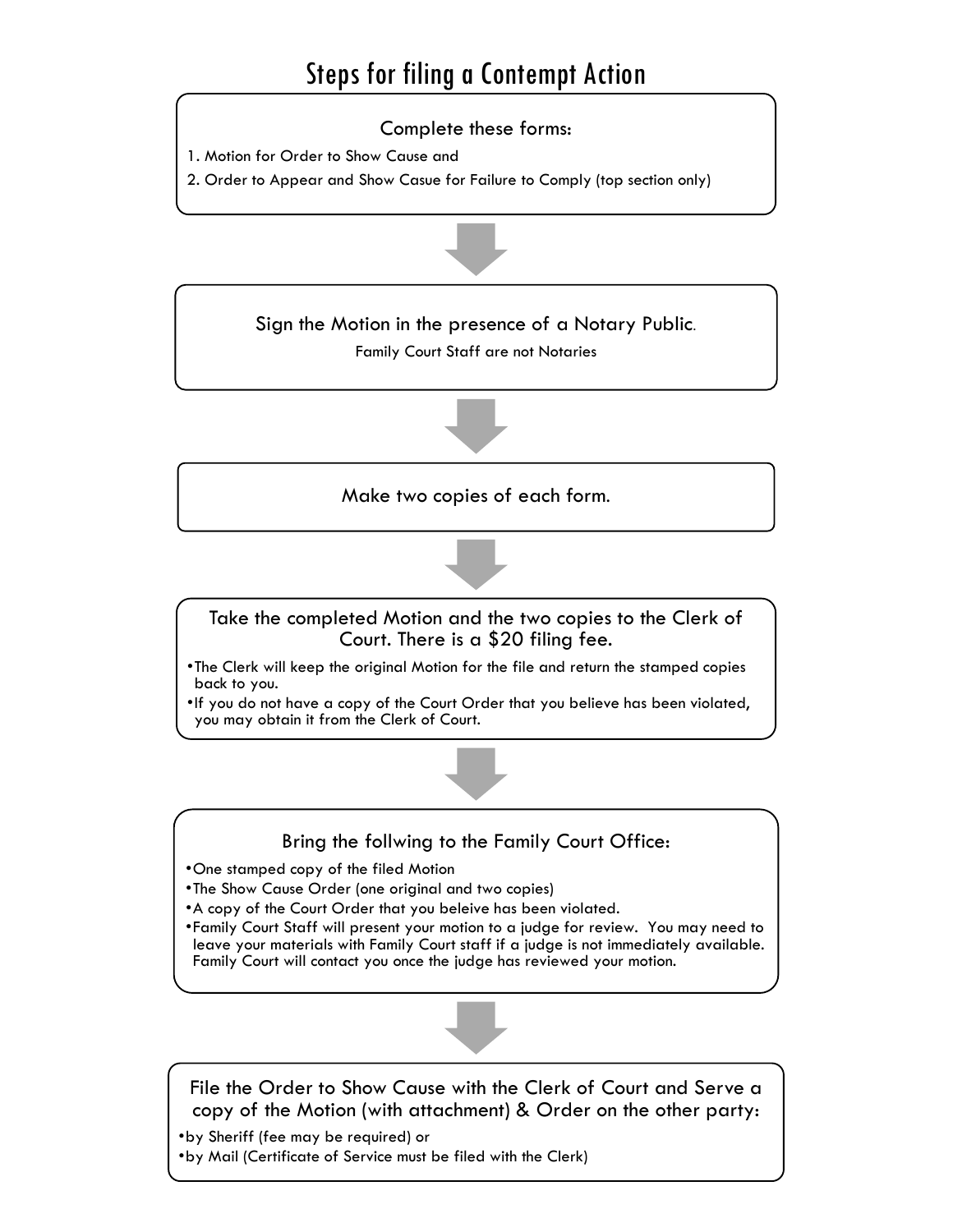| <b>STATE OF NORTH CAROLINA</b><br>Hoke County<br>Moore County                                                                                                                                                                                                                                                                                         | In The General Court of Justice<br><b>District Court Division</b><br><b>Family Court</b> |
|-------------------------------------------------------------------------------------------------------------------------------------------------------------------------------------------------------------------------------------------------------------------------------------------------------------------------------------------------------|------------------------------------------------------------------------------------------|
| Plaintiff:                                                                                                                                                                                                                                                                                                                                            | File No                                                                                  |
|                                                                                                                                                                                                                                                                                                                                                       |                                                                                          |
| <b>VERSUS</b>                                                                                                                                                                                                                                                                                                                                         | <b>MOTION FOR ORDER TO SHOW CAUSE</b>                                                    |
| Defendant:                                                                                                                                                                                                                                                                                                                                            |                                                                                          |
| Name, Address, and Telephone of <i>Plaintiff</i>                                                                                                                                                                                                                                                                                                      | Name, Address, and Telephone of Defendant                                                |
|                                                                                                                                                                                                                                                                                                                                                       |                                                                                          |
| The undersigned, a party in the above-entitled action, moves the Court to require the <b>Plaintiff</b> Defendant<br>$\mathcal{A}$ and the contract of the contract of the contract of the contract of the contract of the contract of the contract of the contract of the contract of the contract of the contract of the contract of the contract of |                                                                                          |

to appear and show cause why he/she should not be held in civil or criminal contempt for failing to comply with a prior Order of this Court filed \_\_\_\_\_\_\_\_\_\_\_\_\_\_\_\_\_\_\_\_\_\_\_\_. **A copy of this Order is attached.** 

**\_\_\_\_\_\_\_\_\_\_\_\_\_\_\_\_\_\_\_\_\_\_\_\_\_\_\_\_\_\_\_\_\_\_\_\_\_\_\_\_\_\_\_\_\_\_\_\_\_\_\_\_\_\_\_\_\_\_\_\_\_\_\_\_\_\_\_\_\_\_\_\_\_\_\_\_\_ \_\_\_\_\_\_\_\_\_\_\_\_\_\_\_\_\_\_\_\_\_\_\_\_\_\_\_\_\_\_\_\_\_\_\_\_\_\_\_\_\_\_\_\_\_\_\_\_\_\_\_\_\_\_\_\_\_\_\_\_\_\_\_\_\_\_\_\_\_\_\_\_\_\_\_\_\_ \_\_\_\_\_\_\_\_\_\_\_\_\_\_\_\_\_\_\_\_\_\_\_\_\_\_\_\_\_\_\_\_\_\_\_\_\_\_\_\_\_\_\_\_\_\_\_\_\_\_\_\_\_\_\_\_\_\_\_\_\_\_\_\_\_\_\_\_\_\_\_\_\_\_\_\_\_ \_\_\_\_\_\_\_\_\_\_\_\_\_\_\_\_\_\_\_\_\_\_\_\_\_\_\_\_\_\_\_\_\_\_\_\_\_\_\_\_\_\_\_\_\_\_\_\_\_\_\_\_\_\_\_\_\_\_\_\_\_\_\_\_\_\_\_\_\_\_\_\_\_\_\_\_\_ \_\_\_\_\_\_\_\_\_\_\_\_\_\_\_\_\_\_\_\_\_\_\_\_\_\_\_\_\_\_\_\_\_\_\_\_\_\_\_\_\_\_\_\_\_\_\_\_\_\_\_\_\_\_\_\_\_\_\_\_\_\_\_\_\_\_\_\_\_\_\_\_\_\_\_\_\_ \_\_\_\_\_\_\_\_\_\_\_\_\_\_\_\_\_\_\_\_\_\_\_\_\_\_\_\_\_\_\_\_\_\_\_\_\_\_\_\_\_\_\_\_\_\_\_\_\_\_\_\_\_\_\_\_\_\_\_\_\_\_\_\_\_\_\_\_\_\_\_\_\_\_\_\_\_ \_\_\_\_\_\_\_\_\_\_\_\_\_\_\_\_\_\_\_\_\_\_\_\_\_\_\_\_\_\_\_\_\_\_\_\_\_\_\_\_\_\_\_\_\_\_\_\_\_\_\_\_\_\_\_\_\_\_\_\_\_\_\_\_\_\_\_\_\_\_\_\_\_\_\_\_\_ \_\_\_\_\_\_\_\_\_\_\_\_\_\_\_\_\_\_\_\_\_\_\_\_\_\_\_\_\_\_\_\_\_\_\_\_\_\_\_\_\_\_\_\_\_\_\_\_\_\_\_\_\_\_\_\_\_\_\_\_\_\_\_\_\_\_\_\_\_\_\_\_\_\_\_\_\_ \_\_\_\_\_\_\_\_\_\_\_\_\_\_\_\_\_\_\_\_\_\_\_\_\_\_\_\_\_\_\_\_\_\_\_\_\_\_\_\_\_\_\_\_\_\_\_\_\_\_\_\_\_\_\_\_\_\_\_\_\_\_\_\_\_\_\_\_\_\_\_\_\_\_\_\_\_ \_\_\_\_\_\_\_\_\_\_\_\_\_\_\_\_\_\_\_\_\_\_\_\_\_\_\_\_\_\_\_\_\_\_\_\_\_\_\_\_\_\_\_\_\_\_\_\_\_\_\_\_\_\_\_\_\_\_\_\_\_\_\_\_\_\_\_\_\_\_\_\_\_\_\_\_\_ \_\_\_\_\_\_\_\_\_\_\_\_\_\_\_\_\_\_\_\_\_\_\_\_\_\_\_\_\_\_\_\_\_\_\_\_\_\_\_\_\_\_\_\_\_\_\_\_\_\_\_\_\_\_\_\_\_\_\_\_\_\_\_\_\_\_\_\_\_\_\_\_\_\_\_\_\_**

**Describe why the Court should issue an Order to Show Cause (Be specific about what the party was** required to do along with how and when the party willfully failed to comply with the Order.)

I am informed and believe that the responding party has the means to comply with the Order. I want the Court to issue an Order that requires the Respondent to appear and to show cause, if any, why he/she should not be held in civil or criminal contempt for his/her failure to comply with the Court's Order.

| <b>SWORN AND SUBSCRIBED TO BEFORE:</b>        |  | The Movant, being duly sworn, deposes and says that he/she<br>is a party in the above-entitled action, that he/she has read the<br>foregoing document and knows the contents thereof, that the<br>same are true of his/her own knowledge, except as to those |
|-----------------------------------------------|--|--------------------------------------------------------------------------------------------------------------------------------------------------------------------------------------------------------------------------------------------------------------|
| State of North Carolina<br>Date:<br>County of |  | matters and things stated upon belief, and as to those matters<br>and things, he/she believes them to be true.                                                                                                                                               |
| Signature of Notary                           |  | Signature of Person Making Motion                                                                                                                                                                                                                            |
| My commission Expires:                        |  | Plaintiff   Defendant                                                                                                                                                                                                                                        |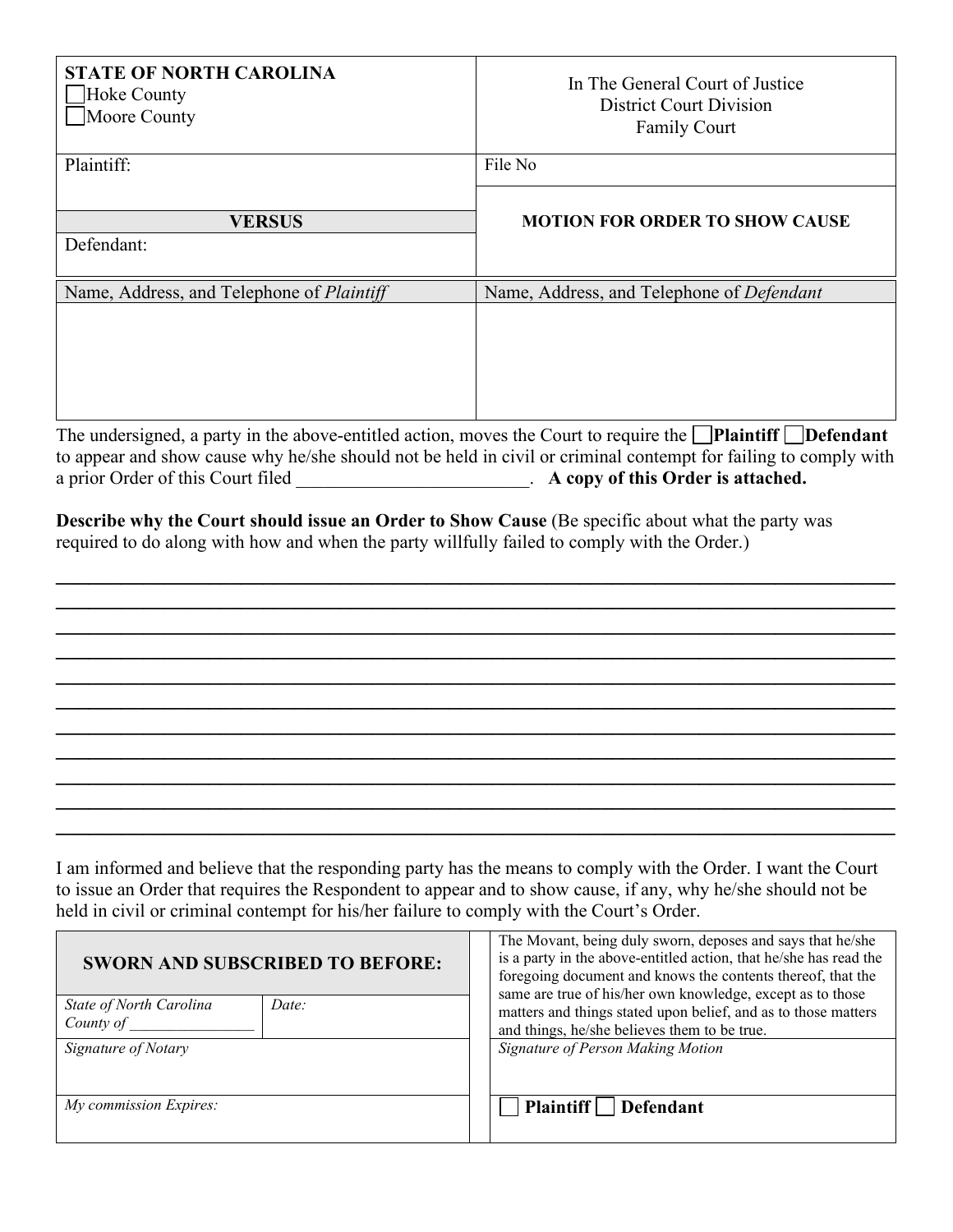| <b>STATE OF NORTH CAROLINA</b><br>Hoke County<br>Moore County | In The General Court of Justice<br><b>District Court Division</b><br><b>Family Court</b> |
|---------------------------------------------------------------|------------------------------------------------------------------------------------------|
| Plaintiff:                                                    | File No                                                                                  |
|                                                               | <b>ORDER TO APPEAR AND SHOW CAUSE</b>                                                    |
| <b>VERSUS</b><br>Defendant:                                   | <b>Assigned Judge:</b>                                                                   |

### **TO THE RESPONDING PARTY ( PLAINTIFF DEFENDANT) NAMED ABOVE:**

\_\_\_\_\_\_\_\_\_\_\_\_\_\_\_\_\_\_\_\_\_\_\_\_\_\_\_\_\_\_\_\_\_\_\_\_\_\_

\_\_\_\_\_\_\_\_\_\_\_\_\_\_\_\_\_\_\_\_\_\_\_\_\_\_\_\_\_\_\_\_\_\_\_\_\_\_

Name and address of person to be served:

YOU ARE HEREBY ORDERED to APPEAR and SHOW CAUSE why you should not be found in civil or criminal contempt for violating an Order of the Court as alleged in the Motion for Order to Show Cause, **a copy of which is attached.** You are hereby ordered to appear at the date, time, and place set out below to show cause, if any, why the Court should not enter an Order holding you in civil or criminal contempt. Your failure to appear as ordered may result in the issuance of an Order for Arrest or you being jailed for civil contempt.

#### FIRST APPEARANCE

At this first appearance you will be advised of your legal rights regarding counsel and the Court will schedule a future time to hear the merits of your case.

| Date | Time | Moore County Courts Facility |
|------|------|------------------------------|
|      |      | Bldg.                        |
|      |      | 102 Monroe Street            |
|      |      | Carthage, NC                 |

If the Court finds you in civil contempt, you may be committed to jail for as long as such civil contempt continues. If the Court finds you in criminal contempt, you may be fined up to \$500, imprisoned for up to 30 days, or both.

The Court does not find that there is sufficient information contained in the Motion for Order to Show Cause for issuance of a Show Cause Order. Therefore, the Motion for Order to Show Cause is hereby DENIED.

This the \_\_\_\_\_\_\_\_\_\_ day of \_\_\_\_\_\_\_\_\_\_, 20 \_\_\_\_\_\_.

**\_\_\_\_\_\_\_\_\_\_\_\_\_\_\_\_\_\_\_\_\_\_\_\_\_\_\_\_\_\_\_\_\_\_\_\_\_\_\_\_\_\_\_\_ District Court Judge Presiding**